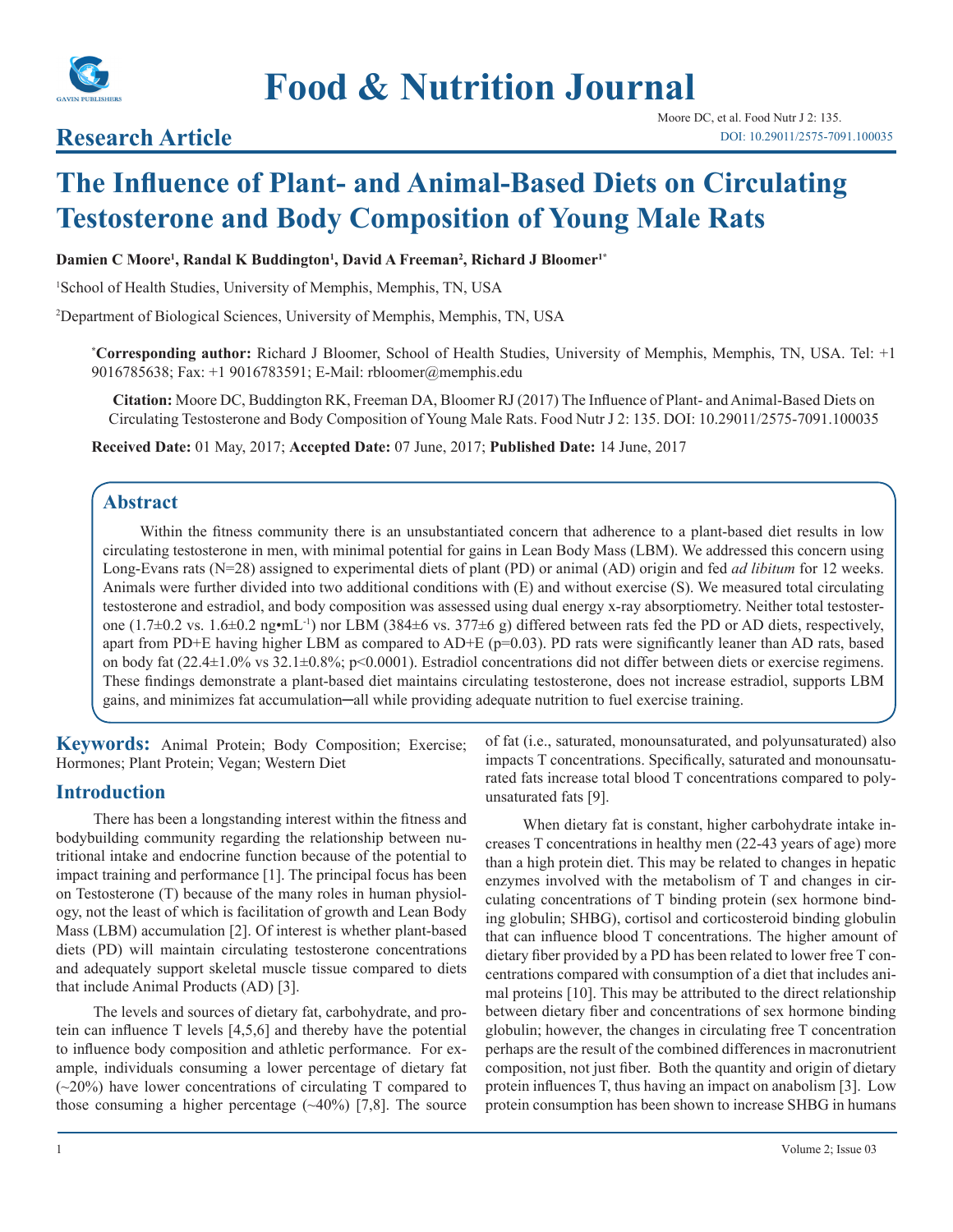and animals [11]. Therefore, decreasing circulating concentrations of T may be attributed to the increase of SHBG. Protein quality refers to the ability of a protein source to support the increase in muscle protein synthesis (MPS) post prandial and is often evaluated based on Protein Digestibility Corrected Amino Acid Score (PDCAAS) and the Digestible Indispensable Amino Acid Score [3,12,13]. Concerns about PDs generally involve the lower quantity and essential amino acid availability of plant proteins [3] and the potential detrimental impact on body composition and performance.

The present study investigated the effects of feeding a diet mimicking the macronutrient composition of a PD on endocrine parameters and body composition of male rats. The responses to the PD were compared to rats fed an AD, which mimicked the macronutrient composition of the typical Western diet. Exercise was included in the design since fitness enthusiasts engage in regular exercise and may have the desire to follow a PD, in addition to the finding that endurance exercise is associated with declines in circulating sex steroid concentrations [14]. Thus, half of the rats in each diet group were assigned to treadmill running three days per week. The objective was to determine if the PD would support endogenous T production, prevent a possible decline in T due to physical exercise, and allow for normal growth, including LBM. Circulating estradiol concentrations, fat mass, and body fat percentage were also measured.

# **Methods**

#### **Overview of Experimental Design**

Male Long-Evans rats  $(N= 28)$  3-4 weeks of age were individually housed in standard shoebox caging in a climate controlled room (21ºC) employing a standard 12:12-h light-dark cycle (lights on 0800 hr). Rats were initially fed a standard rat chow (Harlan 1018) and then transitioned to the assigned diet over a two-week period by gradually replacing the standard chow diet with an increasing proportion of the experimental diet. During the two-week acclimation period the rats were familiarized with the treadmill on three separate days for 5 minutes at 15-20 m∙min-1 and the 12:12-h light-dark cycle was progressively shifted to lights on at 0300 h. All housing and experimental procedures were approved by The University of Memphis Institutional Animal Care and Use Committee and were in accordance with the 8th edition of the Guide for the Care and Use of Laboratory Animals.

#### **Dietary and Exercise Interventions**

The rats were randomly assigned to one of four intervention groups: Animal Protein Diet with exercise (AD+E; n= 7); Animal Protein Diet without exercise (AD-S; n= 7); Plant Protein Diet with exercise (PD+E; n= 7); Plant Protein Diet without exercise (PD-S; n= 7). Both diets (Table 1) were provided as pellets by Research Diets, Inc. (New Brunswick, NJ). The AD was formulated to mimic a typical human Western diet [15], with 17% of the digestible calories from protein, 43% from carbohydrates, and 40% from fat. The PD was a higher carbohydrate plan as discussed previously [16], consisting of 15% of the calories from protein, 60% from carbohydrates, and 25% from fat. The PD was formulated to mimic what human subjects consumed in terms of macronutrient types and percentages, fiber, and micronutrients (i.e., antioxidants) as noted in our prior work using a vegan diet plan [17]. The percentages and sources of macronutrients differed between the two diets, as did the amount of dietary fiber. Due to this, the density of the diets was different and this was not controlled for in the experiment, which should be considered a limitation of this work. The dietary intervention period was 12 weeks in duration, beginning after the two-week acclimation period and the transition to the assigned diets. The diets and water were provided *ad libitum* throughout the study.

Equal numbers of rats in each diet group were randomly assigned to either exercise or no exercise. Animals in the no exercise group were placed on the treadmill three days per week for a period of 5 minutes while it was turned off (+S). Animals in the exercise groups (+E) performed exercise on the treadmill three days per week (i.e., Monday-Wednesday-Friday) for the 12-week intervention. The speed of the treadmill and duration of exercise were progressively increased. Specifically, the animals began training at 20 m∙min-1for 15 min∙day-1(week 1), progressing to 25 m∙min-1for 30 min∙day-1(week 2), and to 25 m∙min-1for 35 min∙day-1(weeks 3-12). This progressive increase in intensity and duration of exercise is typical for animal training studies (Huang et al., 2008) [18]. The final intensity and duration of exercise is relevant to individuals running at moderate intensity. The exercise training was performed in the morning to early afternoon hours (between 0830 - 1400 hr).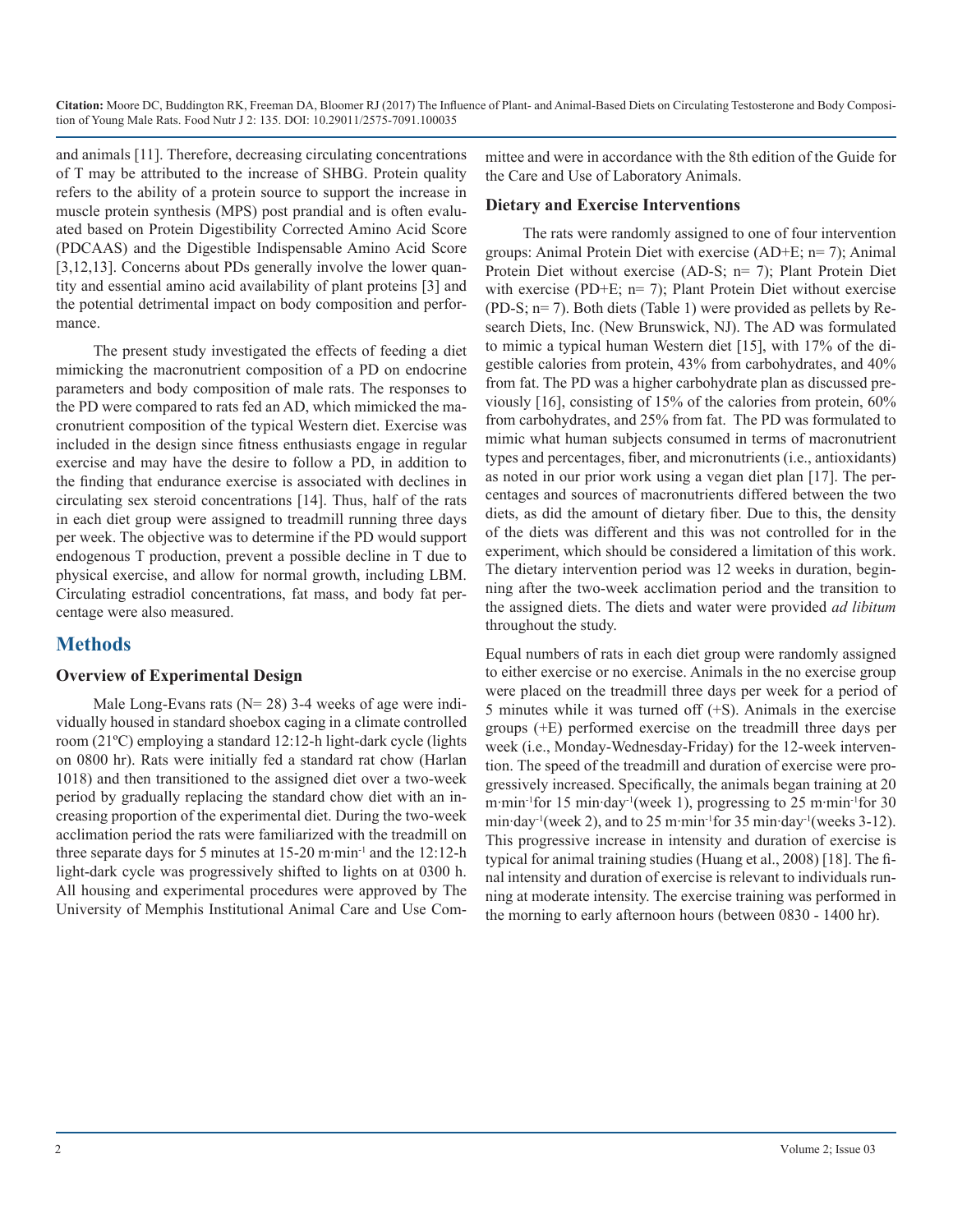| <b>Nutrient</b>                                                | <b>AD</b>        | <b>PD</b>        |
|----------------------------------------------------------------|------------------|------------------|
|                                                                | $gm\%$           | $gm\%$           |
| Protein                                                        | 20               | 15               |
| Carbohydrate                                                   | 50               | 58               |
| Fat                                                            | 21               | 11               |
| Fiber                                                          | 5                | 13               |
| Total kcal/gm                                                  | 4.7              | 3.9              |
| Casein                                                         | 195              | $\theta$         |
| Soy Protein                                                    | $\overline{0}$   | 170              |
| DL-Methionine                                                  | 3                | 3                |
| Corn Starch                                                    | 50               | $\overline{0}$   |
| Corn Starch-Hi Maize 260<br>(70 % Amylose and 30% Amylopectin) | $\theta$         | 533.5            |
| Maltodextrin 10                                                | 100              | 150              |
| Sucrose                                                        | 341              | $\theta$         |
| Cellulose, BW200                                               | 50               | 100              |
| Inulin                                                         | $\theta$         | 50               |
| Milk Fat, Anhydrous                                            | 200              | $\boldsymbol{0}$ |
| Corn Oil                                                       | 10               | $\theta$         |
| Flaxseed Oil                                                   | $\theta$         | 130              |
| Ethoxyquin                                                     | 0.04             | 0.04             |
| Mineral Mix S1001                                              | 35               | 35               |
| Calcium Carbonate                                              | $\overline{4}$   | 4                |
| Vitamin Mix V1001                                              | 10               | 10               |
| Choline Carbonate                                              | $\overline{c}$   | $\overline{c}$   |
| Ascorbic Acid Phosphate, 33% active                            | $\theta$         | 0.41             |
| Cholesterol                                                    | 1.5              | $\overline{0}$   |
| <b>Total</b>                                                   | 1001.54          | 1187.95          |
| Saturated g/kg                                                 | 122.6            | 7.8              |
| Monounsaturated g/kg                                           | 60.2             | 19.7             |
| Polyunsaturated g/kg                                           | 13.5             | 77.7             |
| Cholesterol mg/kg                                              | 2048             | $\overline{0}$   |
| Saturated % Fat                                                | 62.4             | 7.4              |
| Monounsaturated %Fat                                           | 30.7             | 18.7             |
| Polyunsaturated %Fat                                           | 6.9              | 73.9             |
| Ascorbic Acid mg/kg                                            | $\boldsymbol{0}$ | 114              |

| <b>Table 1:</b> Dietary composition of the Animal-Based Diet (AD) and Plant- |  |
|------------------------------------------------------------------------------|--|
| Based Diet (PD).                                                             |  |

#### **Growth and Body Composition Assessments**

At the end of the study period, all animals underwent a Dual Energy X-Ray Absorptiometry (DXA) exam (Discovery QDR series, Hologic Inc., Bedford, MA) to assess LBM, fat mass, and percent body fat. The rats were anesthetized while the scan was performed, using isoflurane. All experimental animals were scanned at least twice. If the percent body fat data varied by more than 1.5%, a third scan was performed. The two scans that were closest in agreement were averaged and the mean value was included in the data analysis. Daily body weights for the animals are not available and this may be considered a limitation of this work.

#### **Plasma Testosterone and Estrogen Analysis**

After body composition was measured, the rats were euthanized between the hours of 0800-1100 via CO<sub>2</sub> inhalation. The abdominal cavity of each rat was exposed and blood was collected by syringe from the inferior vena cava, placed into Vacutainer tubes containing EDTA, and centrifuged for 15 minutes at 2000×g. Plasma was collected and stored at -70°C in multiple aliquots. Total plasma T and estradiol concentrations were measured in duplicate using ELISA procedures (ALPCO Diagnostics, Salem, NH USA; 55-TESMS-E01 and 55-ESTRT-E01) per the manufacturer's instructions. Sensitivity, intra- and inter-assay coefficients of variation of the testosterone kit are reported as 0.06 pg ml<sup>-1</sup>, 6.50% and 11.3%, respectively, with values for the estradiol kit as 2.5 pg ml-1, 6.1%, and 7.0%, respectively.

#### **Statistical Analysis**

Outcome measures were analyzed using a two-way (diet x exercise) Analysis of Variance (ANOVA). Tukey posthoc tests and single degree of freedom contrasts were used to determine posthoc significance. All analyses were performed using JMP statistical software (version 4.0.3; SAS Institute; Cary, NC). Statistical significance was set at  $p \leq 0.05$ . All data are expressed as the mean±SE.

#### **Results**

One animal in the AD+E group died during week two of the intervention approximately 30 minutes following the exercise training session. The necropsy revealed the abdomen was filled with blood, due to either an aneurism or tear in liver. All remaining animals completed the study through week 12 and appeared healthy and otherwise normal.

#### **Growth and Body Composition**

After the 12-week period total body mass was greater for AD vs. PD rats ( $P<0.0001$ ) and for S vs E rats ( $P=0.006$ ; Figure 1). There was no interaction for diet and exercise on final body mass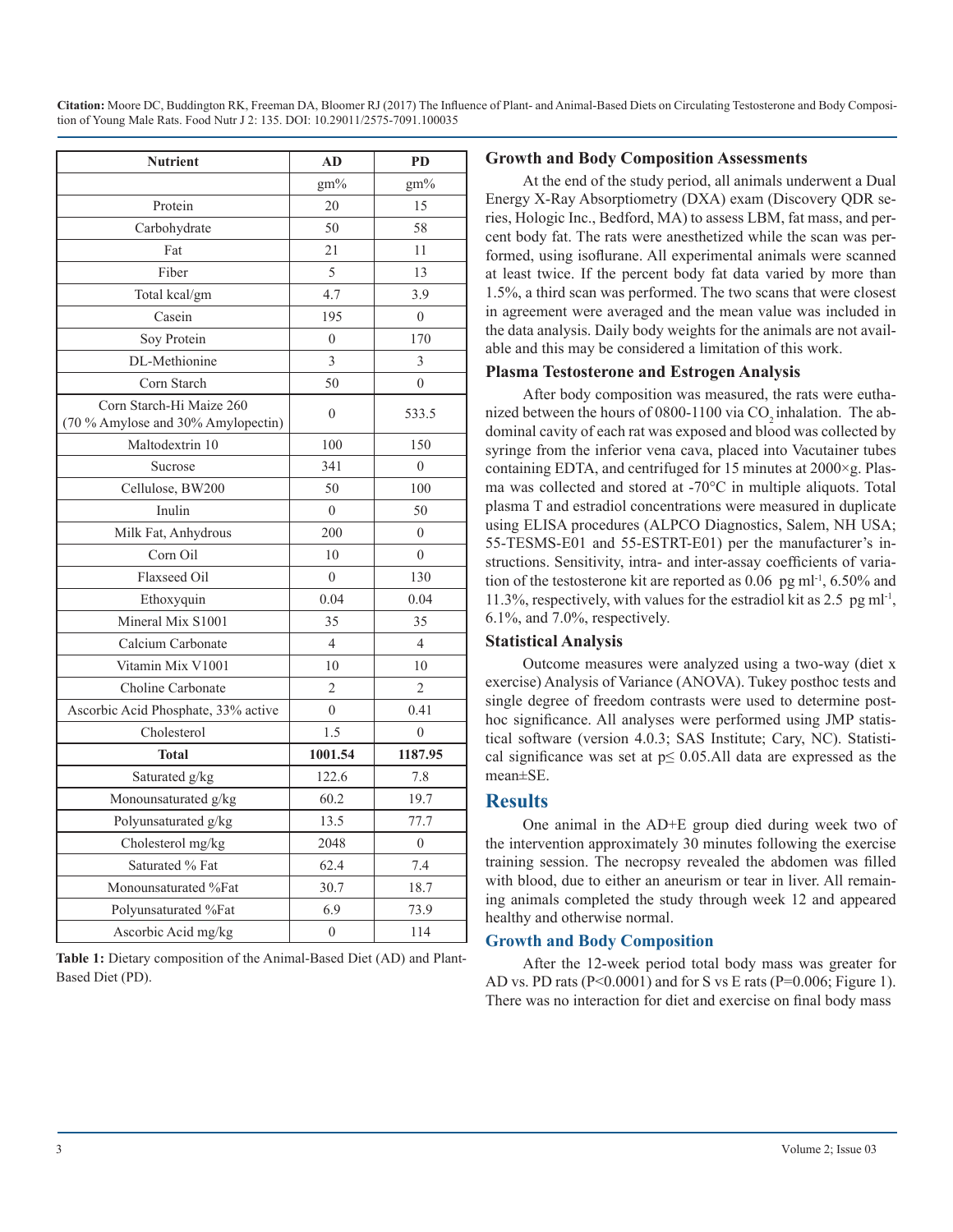

**BODY MASS ELBM EFAT MASS** 

Figure 1: Body composition data of male rats assigned to two different diets with and without exercise. Values are mean±SE. Body Mass: Interaction (p=0.16); \*\*Diet (p<0.0001), greater for AD vs. PD; \* Exercise (p=0.006), lower for exercise vs. no exercise. Lean Body Mass: \*\*\*Interaction (p=0.03), PD+EX greater than AD+EX (p=0.03); Diet (p=0.36); Exercise (p=0.72); Fat Mass: Interaction (p=0.55); \*\*Diet (p<0.0001), greater for AD vs. PD; Exercise (p=0.001), lower for exercise vs. no exercise.

Similar to body mass, fat mass and percent body fat were greater for AD vs PD rats (P<0.0001 for both; Figure 1) and for S vs E rats ( $p=0.001$  and  $p=0.006$ , respectively), without an interaction for diet and exercise ( $p=0.55$  and  $p=0.59$ ).

Although there were no differences in LBM between diet  $(p=0.36)$  and exercise  $(p=0.72)$ , there was a significant interaction  $(p=0.03)$  with PD+EX having a higher LBM compared to AD+EX  $(p=0.03)$ .

#### **Testosterone & Estradiol (Figure 2)**

Values for T did not vary as a function of diet  $(p=0.54)$ , or exercise (p=0.14), nor was there a significant interaction (p=0.18). Pooled data revealed blood testosterone was similar for PD  $(1.7\pm0.2 \text{ ng} \cdot \text{mL}^{-1})$  and AD  $(1.6\pm0.2 \text{ ng} \cdot \text{mL}^{-1})$  rats. Similarly, there were no diet ( $p=0.31$ ) or exercise ( $p=0.28$ ) effects or interactions  $(p=0.22)$  detected for estradiol. Pooled estradiol for the two diets were similar for the estradiol mean values (PD= $2.7\pm0.5$  pg $\cdot$ mL<sup>-1</sup>; AD= $1.9\pm0.4$  pg $\cdot$ mL<sup>-1</sup>). However, of the samples available for the estradiol analysis, 9 had values below the level of detection for the standard curve (AD=4 and PD=5). The sensitivity of the assay may not be adequate to detect a potential dietary influence. Future studies may increase the sample size in order to maximize the power needed to detect differences in estradiol.



Testosterone (ng/ml) Estradiol (pg/ml)

**Figure 2:** Testosterone and estradiol concentrations of male rats assigned to two different diets with and without exercise. Values are mean±SE. Testosterone: Interaction ( $p=0.18$ ); Diet ( $p=0.54$ ); Exercise ( $p=0.14$ ). Estradiol: Interaction (p=0.22); Diet (p=0.31); Exercise (p=0.28)

#### **Discussion**

Athletes, whether competitive or recreational, are interested in diet regimens that will improve performance and enhance health. Importantly, consumption of the PD by young male rats for 12 weeks did not result in lower circulating testosterone or decreased LBM accumulation after the 12-week period compared to the AD, but did result in a significantly lower fat mass. Previous experiments revealed a decline in testosterone in male endurance athletes, especially when energy was restricted [19]. In the present experiment, T concentrations of the sedentary and exercised rats did not differ, suggesting that the relatively low-volume and moderate-intensity of training imposed was not sufficiently intense to induce a decline in T and LBM, presumably because the increased caloric and nutrient needs related to training were met by both diets [20].

#### **Growth and Body Composition**

Individuals consuming a PD typically have lower body weights compared with individuals following other dietary patterns [21,22], possibly because of lower intake of dietary fat, simple sugars, and total digestible calories. With *ad libitum* feeding, the PD supported adequate weight gain, but final body mass was slightly greater in the AD groups, and especially for the AD rats without exercise. However, this was due to increased accumulation of fat, with no increase in LBM. The retention of LBM without accumulating fat is why some athletes adopt vegan or vegetarian diets that provide adequate nutrition to fuel exercise[20] and improve biomarkers of cardiovascular health [14]. These findings highlight that development and maintenance of LBM does not require animal protein and can be supported by a moderate quantity of plant-based proteins. Exercise and the increased energy expenditure modifies the responses to different diets, mostly by altering the accumulation of fat.

#### **Testosterone**

Historically, a PD has been associated with a decrease in endogenous T [23,24], leading many away from such a plan for concern over lowered T. However, the results vary among studies and are confounded by the use of human subjects living in a free environment. A meta-analysis revealed that diets comprised primarily of soy do not negatively impact circulating T concentrations in men [25]. Similarly, total/free T and LBM did not differ among human subjects after 12 weeks of supplementing their diet with 50 g of protein per day derived from four different protein sources (soy concentrate, soy isolate, a soy and whey mixture, and a whey blend [26]. The slight, though insignificant 6.3% higher total T for the PD rats is consistent with the 7% higher total T measured in vegans compared with omnivores [10]. These findings do not support isoflavones altering activities of enzymes associated with T synthesis [2,27,28], hepatic clearance, and binding to T associated binding proteins [2,28].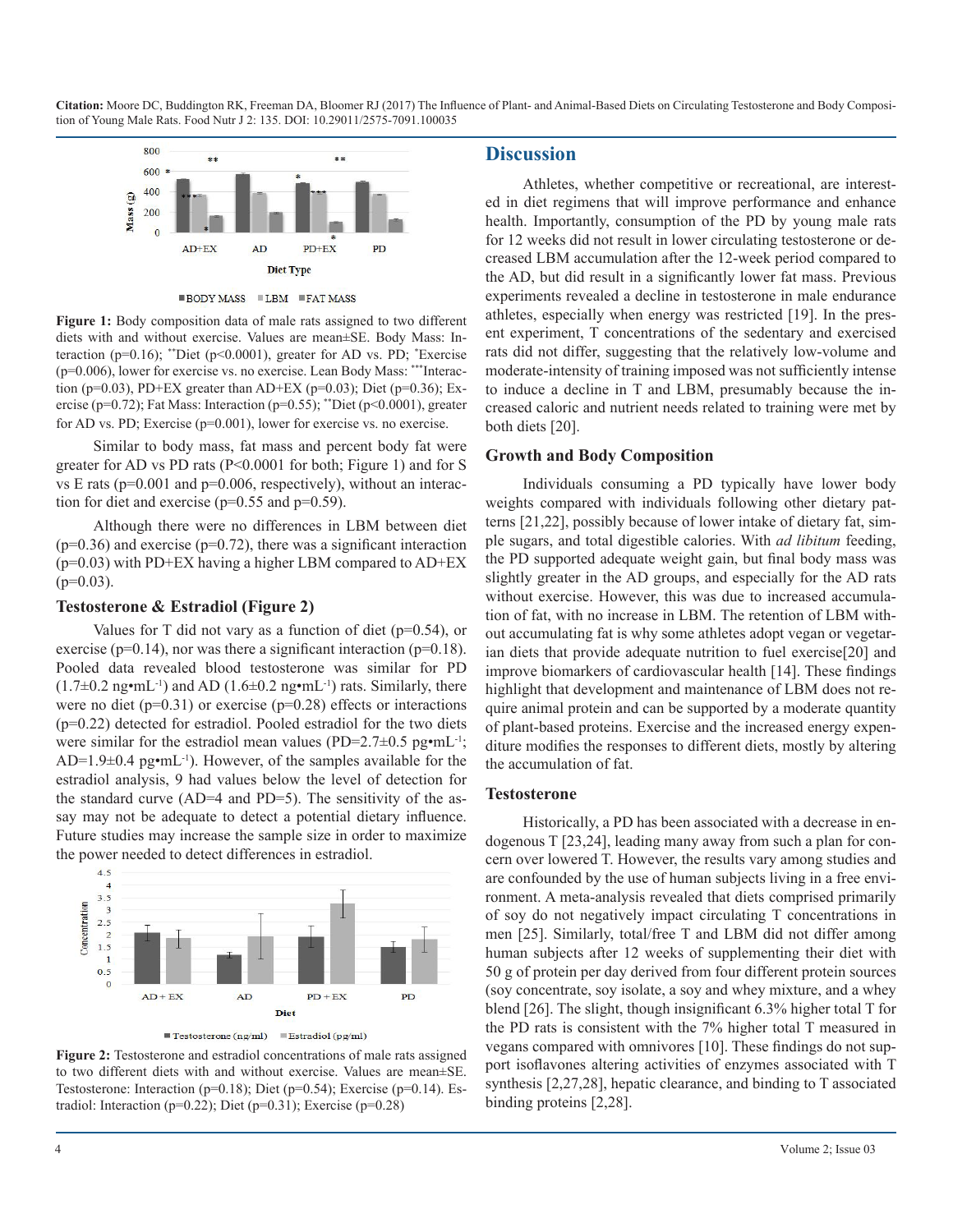Rats in the earlier stages of maturation possess higher T levels compared to later in life [29,30] and may be more sensitive to dietary influences. The lack of a significant difference in T concentrations in the young, rapidly growing male rats used for this study demonstrate that T is not negatively impacted by the exclusive consumption of a PD during maturation and after sexual maturity. These findings are consistent with the increase in serum androgen levels of rats exposed to soy isoflavones over a lifetime [31,32]. The slight but insignificant increase in T measured in the PD rats mimics the slight increase in T concentrations of male Long-Evans rats exposed to high and low soy isoflavone levels (3.2 vs 3.0 mg ml-1) [31]. Interestingly, exposure of the F1 generation rats subjected to a lifetime exposure to soy isoflavones had a significant 155% increase in serum T concentration compared to the rats fed for two generations a casein based diet with 0 mg of soy isoflavone content [32].

#### **Estradiol**

Estradiol concentrations for the four groups of rats were within the expected range for this strain and age of rat [33]. Although consumption of a vegan/vegetarian type diet has been reported to increase estradiol levels in humans and animal models [23, 24,34], this was not supported by the results of the present study or by other reports [25,31]. The conflicting results may be due to the oral bioavailability, or varying concentrations, of isoflavonoid molecules (phytoestrogens) in the PD's and/or soy supplements employed. This variable was avoided by using a purified diet. For example, equol, is a metabolite derived from soy classified as a selective estrogen receptor β agonist that acts to decrease androgen hormone actions by binding to estrogen receptors with various tissue specific actions throughout the body [31,35].

#### **Perspectives**

Exercise, endurance in particular, limits accumulation of body mass and particularly fat accumulation, but has been associated with altered sex steroid concentrations [14]. The present findings with young, growing male rats, suggest sex steroid hormone concentrations of athletes and exercise enthusiasts should not be compromised by vegetarian diets that provide adequate nutrition to fuel exercise [20]. Furthermore, a PD can support LBM, and improve overall body composition and biomarkers of cardiovascular health [14].

[Many sports nutritionists and athletes use knowledge gained](https://www.ncbi.nlm.nih.gov/pubmed/3573976)  from studies that manipulate nutritional strategies to facilitate performance and maintenance/growth of skeletal muscle. In this regard, the protein quality of soy is considered a complete pro[tein with sufficient quantities of essential amino acids to stimulate](https://www.ncbi.nlm.nih.gov/pubmed/2392062)  MPS for muscle growth. The results of this study should alleviate some concerns suggesting that athletes who adopt vegan/vegetarian diets are not able to support muscle growth. We find that while exercising at low volumes to moderate intensities, a PD will not

negatively impact LBM or T concentrations.

Although PD comprised of soy does contain estrogen-like properties, the misconception that a PD will cause feminizing effects and reduce T concentrations is unsupported. Factors such as bioavailability of the active metabolite and the amount present in the diet should be taken into consideration before making such claims. Moreover, the health status of an individual, in conjunction with guidance from a healthcare professional, should to be taken in consideration.

#### **Conclusion**

To further expand upon the recent findings, future research should compare the anabolic properties of plant-based diets over a longer duration of time and with more intense exercise regimens [36] to more fully assess the impact they have on skeletal muscle growth and endocrine parameters. In such experiments, care should be taken to control for the overall energy intake, as the density of the diets is much different and this may influence findings. Data from these studies may alleviate concerns surrounding PDs, thus offering alternative options for individuals seeking a better diet in the presence of exercise. It should be noted that due to certain nutritional properties, consulting with a healthcare professional is recommended before adopting solely plant-based diets.

#### **Acknowledgements**

No external funding was provided to support this work. Appreciation is extended to Drs. Karyl Buddington, Marie van der Merwe, and Sang-Rok Lee, as well as John Henry Schriefer and Trint Gunnels for assistance with data collection.

## **References**

- 1. Lambert CP, Frank LL, Evans WJ (2004) Macronutrient considerations for the sport of bodybuilding. Sports Medicine 34: 317-327.
- 2. [Kelley DM, Jones TH \(2013\) Testosterone A metabolic hormone in](https://www.ncbi.nlm.nih.gov/pubmed/23378050) [health and disease. Journal of Endocrinology 217: R25-R45.](https://www.ncbi.nlm.nih.gov/pubmed/23378050)
- 3. [Vliet SV, Burd NA, van Loon LJ \(2015\) The skeletal muscle anabolic](https://www.ncbi.nlm.nih.gov/pubmed/26224750) [response to plant- versus animal-based consumption. The Journal of](https://www.ncbi.nlm.nih.gov/pubmed/26224750)  [Nutrition 145:1981-1991.](https://www.ncbi.nlm.nih.gov/pubmed/26224750)
- 4. [Alleman RJ, Bloomer RJ \(2011\) Hormonal response to lipid and car](https://www.ncbi.nlm.nih.gov/pmc/articles/PMC3224778/)[bohydrate meals during the acute postprandial period. The Journal of](https://www.ncbi.nlm.nih.gov/pmc/articles/PMC3224778/)  [the International Society of Sports Nutrition 8: 1-8.](https://www.ncbi.nlm.nih.gov/pmc/articles/PMC3224778/)
- 5. [Anderson KE, Rosner W, Khan MS, New M, Pang S, et al. \(1987\) Diet](https://www.ncbi.nlm.nih.gov/pubmed/3573976)hormone interactions: Protein/carbohydrate ratio alters reciprocally the [plasma levels of testosterone and cortisol and their respective binding](https://www.ncbi.nlm.nih.gov/pubmed/3573976)  [globulins in man. Life Sciences 40: 1761-1768.](https://www.ncbi.nlm.nih.gov/pubmed/3573976)
- 6. [Meikle AW, Stringham JD, Woodward MG, McMurry MP \(1990\) Ef](https://www.ncbi.nlm.nih.gov/pubmed/2392062)fects of a fat-containing meal on sex hormones in men. Metabolism [39: 943-946.](https://www.ncbi.nlm.nih.gov/pubmed/2392062)
- 7. [Hämäläinen E, Adlercreutz H, Puska P, Pietinen P \(1984\) Diet and](https://www.ncbi.nlm.nih.gov/pubmed/6538617)  [serum sex hormones in healthy men. Journal of Steroid Biochemistry](https://www.ncbi.nlm.nih.gov/pubmed/6538617)  [20: 459-464.](https://www.ncbi.nlm.nih.gov/pubmed/6538617)